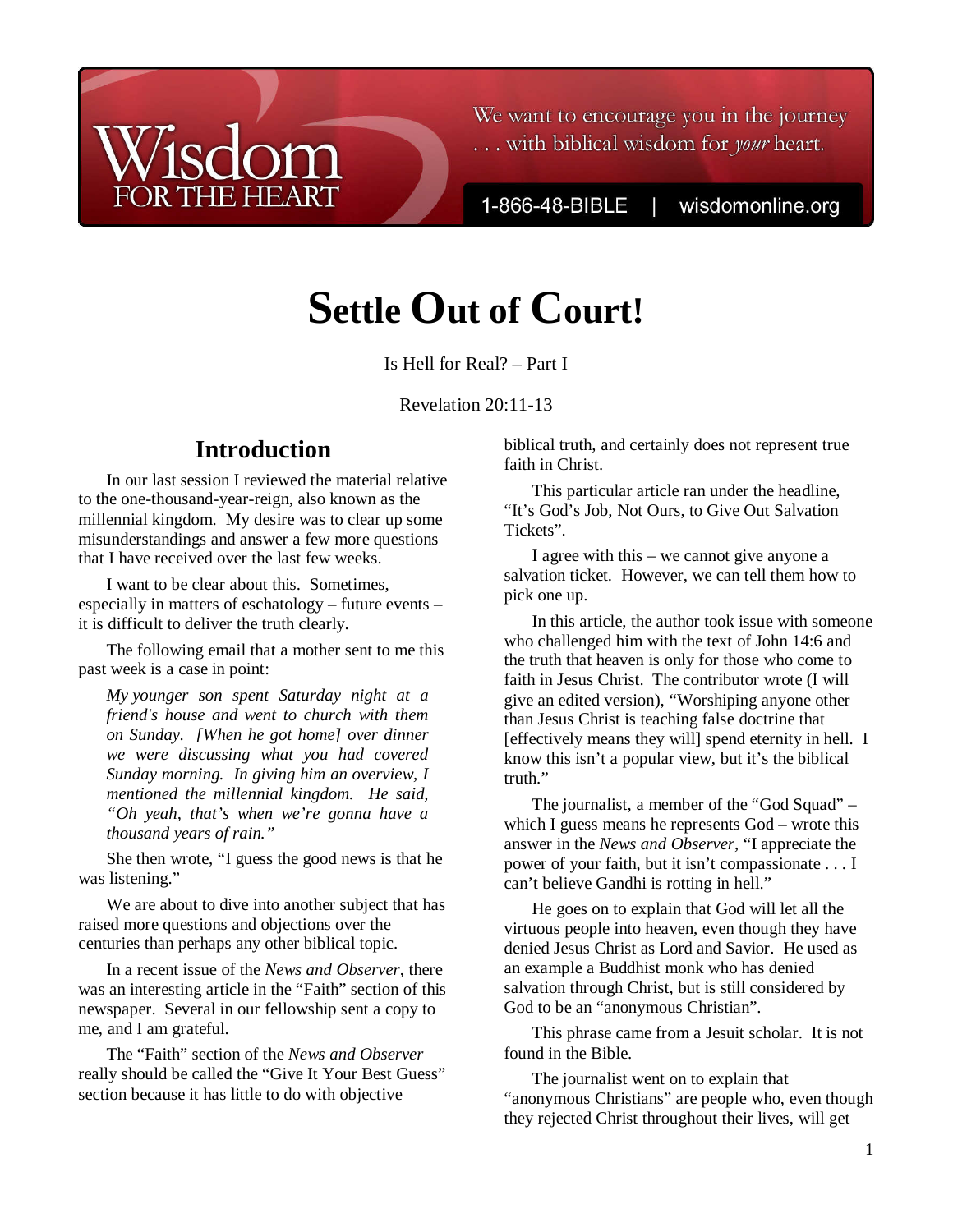into heaven because they were good people. Evidently they were Christians, but simply did not know it until the time arrived that they had to.

He then rebuked the writer who had dared to suggest Christ's words in John 14:6. In this verse, Christ said,

# *. . . "I am the way, and the truth, and the life; no one comes to the Father except through Me."*

The journalist wrote to the contributor, in print,

*It's not your job to tell people they are damned. God didn't put you in charge of dispensing salvation tickets. God put you on earth to witness to your faith by keeping your heart open and your mouth shut.<sup>i</sup>*

What kind of neighbor sees a house going up in flames across the street and says, "God would rather me keep my mouth shut. But I'll tell you what, I'll go over and mow their lawn – that'll demonstrate my faith."?!

The fundamental issue behind this journalist's kind of advice is the belief that a literal hell does not exist, or if it does, only the really bad people in the world are going there. Hell is a place for the devil, demons, and really bad people like Hitler, Stalin, and Attila the Hun.

The problem with this belief is that Jesus Christ said hell is a place not only for bad people, but religious, moral, and upstanding people (Romans chapter 2). In fact, Jesus Christ made it very clear that no one can enter heaven unless they have been born again, or spiritually made alive by the power of the Spirit of God through salvation (John chapter 3).

I found it interesting that this journalist, in his response, completely ignored Jesus Christ's own words in John 14:6.

My friend, you cannot ignore Christ's words.

Jesus said earlier in John 10:9,

*"I am the door; if anyone enters through Me, he will be saved . . ."*

This makes Jesus Christ a liar, a lunatic, or truly Lord.

C. S. Lewis called this the great "trilemma" – Christ was either:

- a liar; that is, He made stuff up;
- a lunatic; that is, He had a huge Messiah complex and was deceived by His own sense of grandeur;

• truly the Son of God and the coming Lord of the universe.

Why do people throughout our culture, like this newspaper journalist, flirt with the vocabulary of truth but deny the core meaning of Christ's claims?

They do so because there is the knotty issue created by the words of the prophets, Jesus Christ, and the apostles throughout scripture of this matter of judgment. It is the problem of a place called hell. It is the clear biblical teaching that . . .

# *. . . all the world will become accountable to God (Romans 3:19)*

"Accountable to God" – the very thing the world resists, rejects, mocks, twists, denies, and redefines.

The word that is translated "accountable" is "hupodikos" (υποδικος) in Greek, which is a legal term that means "to answer to". This was used for someone who was liable for judgment and punishment.<sup>ii</sup>

The problem is not that Jesus Christ and the apostles were not clear. The problem is that they were very clear, but mankind does not want to hear it.

The apostle Paul is saying in this verse in Romans that there is a day coming in which all the world of unbelievers will be brought to a trial before God, and will be liable for judgment and punishment.

The next scene in John the Apostle's vision in Revelation is this very trial. The moment of mankind's accountability before God has arrived. There is so much contained in it that we are going to take two sessions to work through it.

I will attempt to answer along the way some of the objections and questions raised when we talk about hell. These include:

- What about those who never heard the gospel?
- How can God send someone to hell that never had a Bible?
- What about people in different countries who never listened to a missionary?
- Does hell really last forever for people or just for the devil?

I am going to answer these questions in our next session.

Today, I want to introduce *the* most despised doctrine of future events. It is, in fact, the most offensive, repulsive doctrine of biblical Christianity to our world.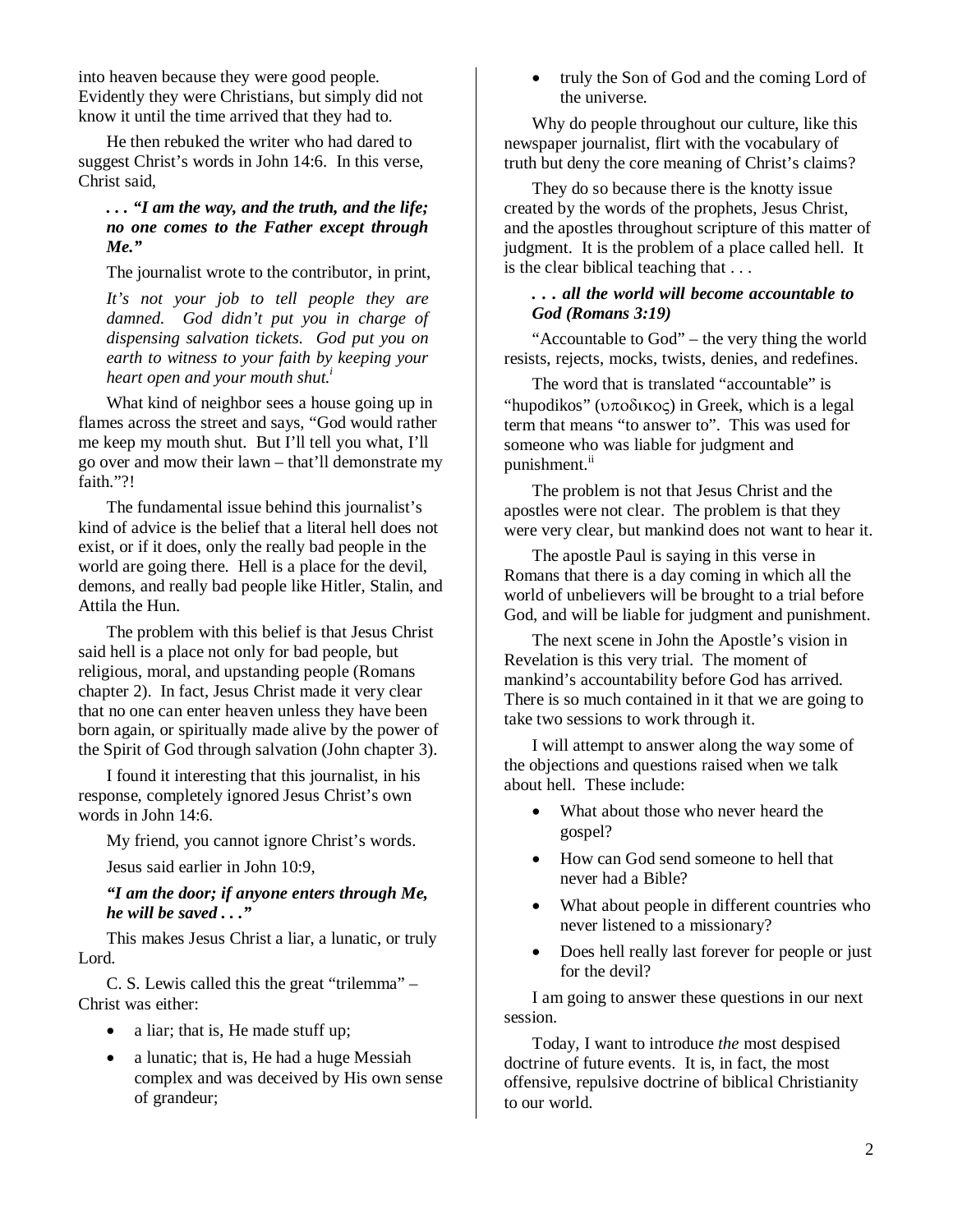This doctrine is that of final judgment when billions of unbelievers will be summoned to court by none other than Jesus Christ!

R. G. Lee, a preacher of old, called this day "payday". He preached often his sermon entitled, "Payday Someday".

According to the scene in Revelation chapter 20 verse 11, where we will pick up our study today, payday has arrived. John the Apostle informs us that the divine courtroom is about to deliver a call to order, and the great trial is about to begin.

# **The Great Trial**

# **1. An Unforgettable Setting**

The first thing I want to point out is the unforgettable setting. Look at Revelation 20:11.

# *Then I saw a great white throne and Him who sat upon it, from whose presence earth and heaven fled away, and no place was found for them.*

We are given some descriptive words for the seat of judgment.

• John says it is a *great* throne.

This word "great," in Greek, is "megan" (μεγαν), which gives us our word "mega".

This is a "mega" throne – an awesome, fearful, great throne because of the glory of His holy majesty surrounding it.

This is the only court ever convened by One whose jurisdiction is universal.<sup>iii</sup>

• John informs us next that this throne is not only great, but it is *white*.

The Greek word for "white" is "leukon" (λευκον), symbolizing the absolute purity of His throne.iv

In this courtroom, there is not one speck of injustice – not one hint of bribery, not one molecule of inequality, no "spin".

David writes in Psalm 97:2b,

# *. . . righteousness and justice are the foundation of His throne.*

In other words, God's coming verdict of punishment in an everlasting hell is actually right and just.

Mankind is about to get what it actually deserves. People might say, "You've got to be kidding!" How offensive is that? Think about it.

It is one thing for the Bible to say that someone will be thrown into hell because they were not good enough to get into heaven or they did not follow all the rules, pray all the right prayers, or join the right church. It is one thing to say that someone is not going to heaven because they do not deserve heaven.

It is an entirely different thing to say that someone is going to hell because he deserves it. It is utterly offensive to every generation to believe that hell could possibly be *deserved*.

Later on, John the Apostle will tell us why.

However, in verse 11 John informs us that this unforgettable setting involves a great white throne, and do not miss the fact that he calls it a throne.

This is not a desk for dialogue or a stool for support and advice. No, this is a throne from which will come the King's verdict.

#### • John then makes reference, in verse 11, to *Him who sat upon it.*

We know from a number of verses that God the Son shares the throne at the right hand – the place of authority – of God the Father.

Revelation 22:1, 3 refers to . . .

*. . . the throne of God and of the Lamb . . .* 

Paul wrote to the Colossians,

*Therefore if you have been raised up with Christ, keep seeking the things above, where Christ is, seated at the right hand of God. (Colossians 3:1)*

The writer of Hebrews in chapter 10 verse 12 wrote,

# *. . . [Christ], having offered one sacrifice for sins for all time, sat down at the right hand of God*

This is a reference to the throne now shared between God the Son and God the Father.

The apostle Peter wrote,

# *[Jesus Christ] is at the right hand of God, having gone into heaven . . . (I Peter 3:22)*

The Father and Son share the throne as equally divine, along with the Holy Spirit – God in three persons, yet one Triune God. However, they have unique functions according to their own eternal wisdom.

One of the unique functions of God the Son – Jesus Christ – is judging sinners.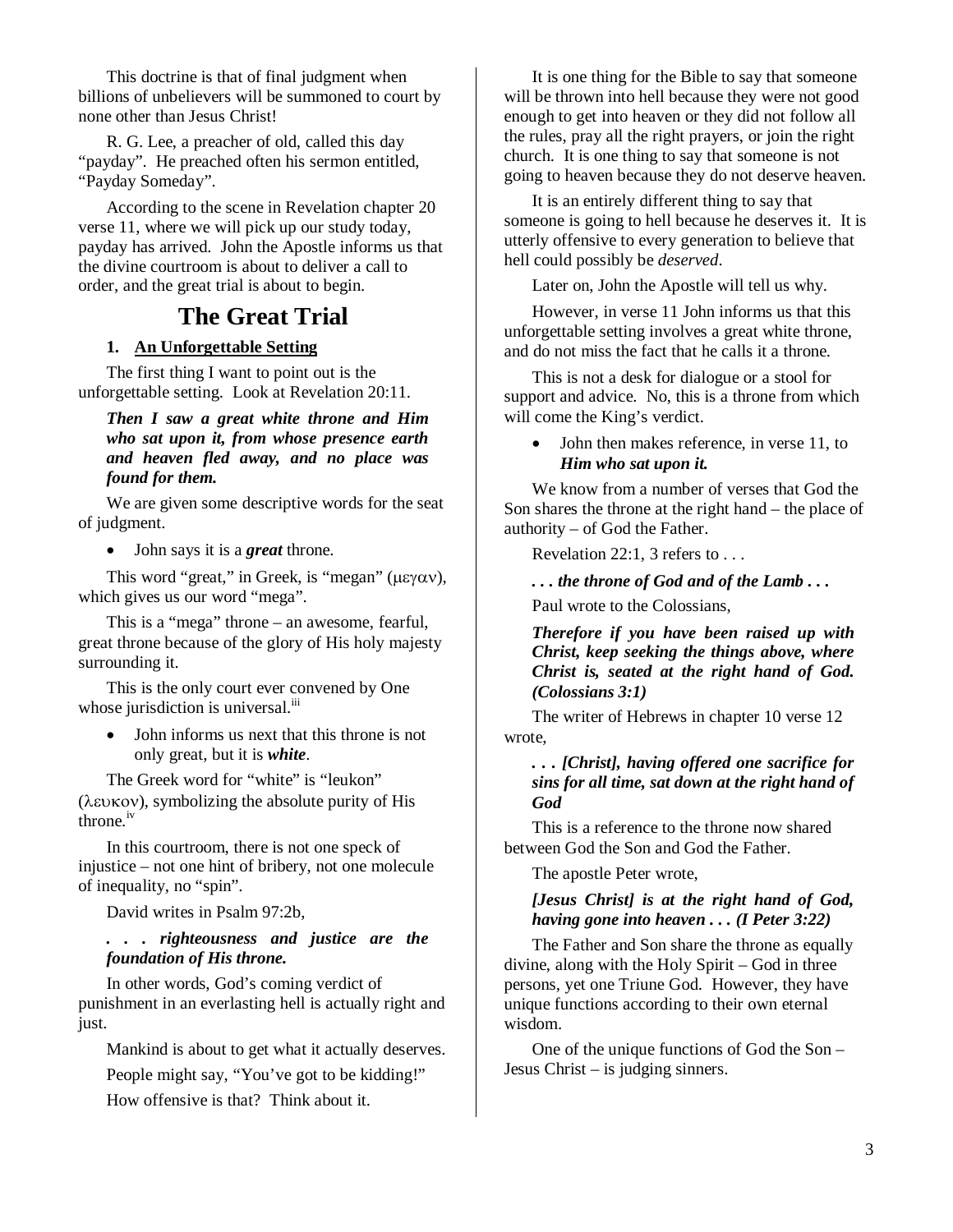#### Jesus said in John 5:22,

#### *. . . not even the Father judges anyone, but He has given all judgment to the Son*

Jesus Christ, then, is the Judge. By the way, this court cannot be held if the Judge is dead. The Judge is alive – resurrected and ascended.

This truth of Christ's resurrection turned cowards into crusaders.

The apostle Peter, who a few months earlier cursed and swore to try to cover up any connection between him and the Savior, is now preaching openly and boldly. In Acts 10:42-43, after Jesus arose from the dead, Peter said,

*. . . He ordered us to proclaim to the people, and solemnly to testify that this is the One who has been appointed by God as Judge of the living and the dead.* 

#### *Of Him all the prophets bear witness that through His name everyone who believes in Him receives forgiveness of sins.*

How ironic is this? God the Son has been appointed by God the Father to assume the role of Judge. The same One who was earlier the Savior who forgave sinners will be on the throne one day as Judge to condemn sinners.

Did you notice the first part of verse 42? Read it again.

# *. . . He [Jesus Christ] ordered us to proclaim to the people, and solemnly to testify that this is the One who has been appointed by God as Judge of the living and the dead.*

Was Jesus aware that His followers were not supposed to say things like this – that He was going to judge the world?

Did Jesus not know that we, as believers, were just supposed to keep our hearts open and our mouths shut?

Did Peter not know this?

It is not Jesus who is telling Christians to keep their mouths shut and not warn others of the coming, final judgment; it is Satan and his followers who say, "Keep this message to yourself!"

We are disturbing the religious status quo.

The religious leaders hauled Peter and the other disciples before the Jewish high court and commanded them to no longer deliver the message of their accountability to Jesus Christ (Acts 5:28). However, Peter and the others said,

#### *. . . "We must obey God rather than men." (Acts 5:29)*

In other words, "We will not keep this to ourselves."

Like the apostle Paul, they said,

# *. . . We will beg the unbelieving world to be reconciled to God. (II Corinthians 5:20 paraphrased)*

Why? For one thing, there is a coming payday, with a court so terrifying and a verdict so terrible that we would never wish anyone to find themselves before this great white throne.

The scene is actually made more terrifying by John's next words in verse 11.

# *Then I saw a great white throne and Him who sat upon it, from whose presence earth and heaven fled away, and no place was found for them.*

There are some who believe that God does not destroy the heavens and the earth, but simply renews them to the form He wants them to be after the judgments are completed.

However, John's vision in this verse, coupled with numerous Old and New Testament passages, including Peter's words in II Peter 3:13, leave little doubt in my mind that the universe as we know it will be violently consumed by fire.

Peter writes,

*. . . the heavens will pass away with a roar and the elements will be destroyed with intense heat, and the earth and its works will be burned up.* 

*. . . But according to His promise we are looking for new heavens and a new earth, in which righteousness dwells.* 

#### *(II Peter 3:10, 13)*

Peter writes, "the elements will be destroyed". The Greek word for "elements" is "stoixeion" (στοιχειον), which refers to the atomic particles that are the basic structures of everything that is. It will all be destroyed. The word for "destroyed" literally means "loosed". In other words, the universe will come apart and explode as if it were one gigantic nuclear bomb. $v$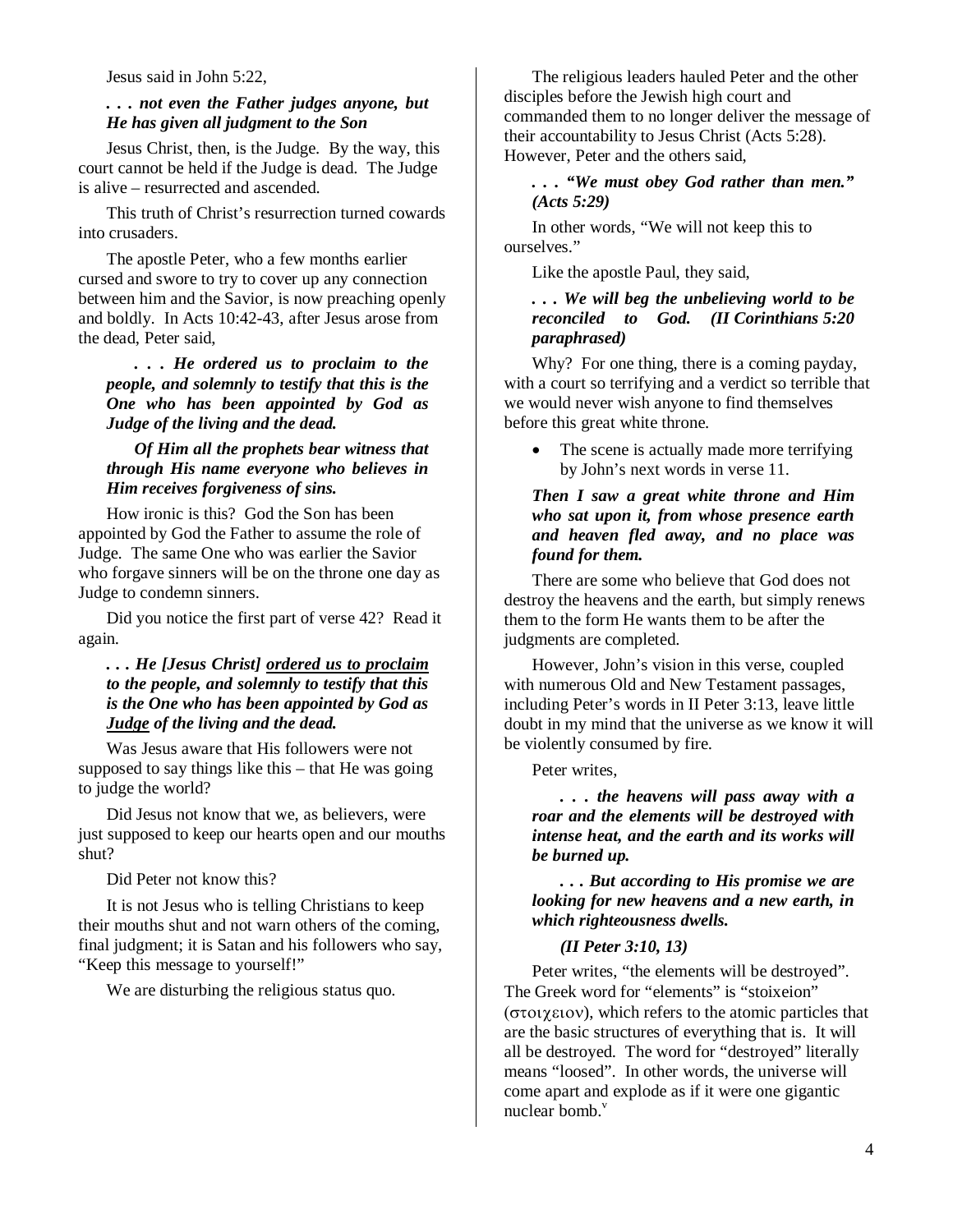#### Isaiah wrote,

# *Lift up your eyes to the sky, then look to the earth beneath; for the sky will vanish like smoke . . . (Isaiah 51:6a)*

The heat from this universal explosion, of which Peter writes, will disperse all the matter in it, causing it to flee, as John writes in verse 11, from the presence of God.

It may be that although God kept His promise and destroyed the earth and the entire universe with fire, He will recall all the energy – all the atoms; all the matter – and, as He did with our glorified bodies, will reconstruct a brand new universe and, most importantly, a brand new earth.

Imagine this courtroom suspended in space. It is not taking place in heaven or on earth; there are no planets or galaxies visible. Nothing can be seen but God, the redeemed of all time seated somewhere nearby, the godly angels of heaven, and every unbelieving human being who ever lived.

The prophet Daniel also had a vision of this scene and wrote,

# *I kept looking until thrones were set up . . .*

By the way, the plural use of "thrones" implies that Christ's redeemed will play a role in this final judgment. If not passing sentence, at least they will be playing a role in observing and, no doubt, affirming with solemn unity the glory of God's justice and the righteousness of His verdict.

Daniel writes,

*I kept looking until thrones were set up, and the Ancient of Days took His seat; His vesture was like white snow and the hair of His head like pure wool. His throne was ablaze with flames . . .* 

*A river of fire was flowing and coming out from before Him; thousands upon thousands were attending Him, and myriads upon myriads were standing before Him; the court sat, and the books were opened.* 

# *(Daniel 7:9-10)*

We cannot even begin to imagine this scene, first witnessed by John the Apostle as he was given a tour of the future and the end of planet Earth.

This is a terrifying scene, primarily to all of humanity who observes this fiery explosion. This basically ends their sight of anything; now all is changed.

This is an unforgettable setting.

Let us look at another aspect of this great trial.

# **2. An Unavoidable Summons**

Notice verse 12a of Revelation 20.

*And I saw the dead, the great and the small, standing before the throne . . .* 

Note verse 13a.

## *And the sea gave up the dead which were in it, and death and Hades gave up the dead which were in them . . .*

Hades, in the Greek language, is the same place as Sheol, in the Hebrew language. It is the place where the souls of unbelievers are staying as they await their summons to the great white throne.

Hades is used ten times in the New Testament, always in reference to the place of punishment. $\overline{v}$ <sup>vi</sup>

John also tells us they come from "death" and "the sea".

John is informing us that just as the bodies of all believers were resurrected in the past and given a glorified, immortal body, the bodies of all the unbelievers are now resurrected. Their souls are released from Hades – the temporary place of torment – and their souls are reunited with their reconstituted, resurrected bodies.

This means that unbelievers are now fitted with resurrection, immortal bodies that are eternally suited for hell – able to last forever in the lake of fire!<sup>vii</sup>

The unbelievers stand before the throne of judgment. Not one unredeemed person is missing from this courtroom.

No matter where their body was lying; no matter how decayed or scattered their dust; even if they were buried in a grave, drowned, or had their ashes scattered upon the seas, they are summoned to this moment of reckoning. No one will be able to stay in his grave, pull the dirt over his face, and hide from God.

Those who were killed by accident or died peacefully in their sleep; those who were burned on some fiery pyre or embalmed in some Egyptian tomb; those who were laid to rest in satin-lined caskets, primitive pine boxes, or wrapped in burlap in shallow graves; those who were buried in marble vaults, surrounded by treasure, and those who were consumed by head hunters or vultures will all be raised to stand before the Judge. God knows every speck of human dust and every strand of DNA, and He calls it forth from deserts, caves, jungles, seas, tombs, ghettos, and palaces.<sup>viii</sup>